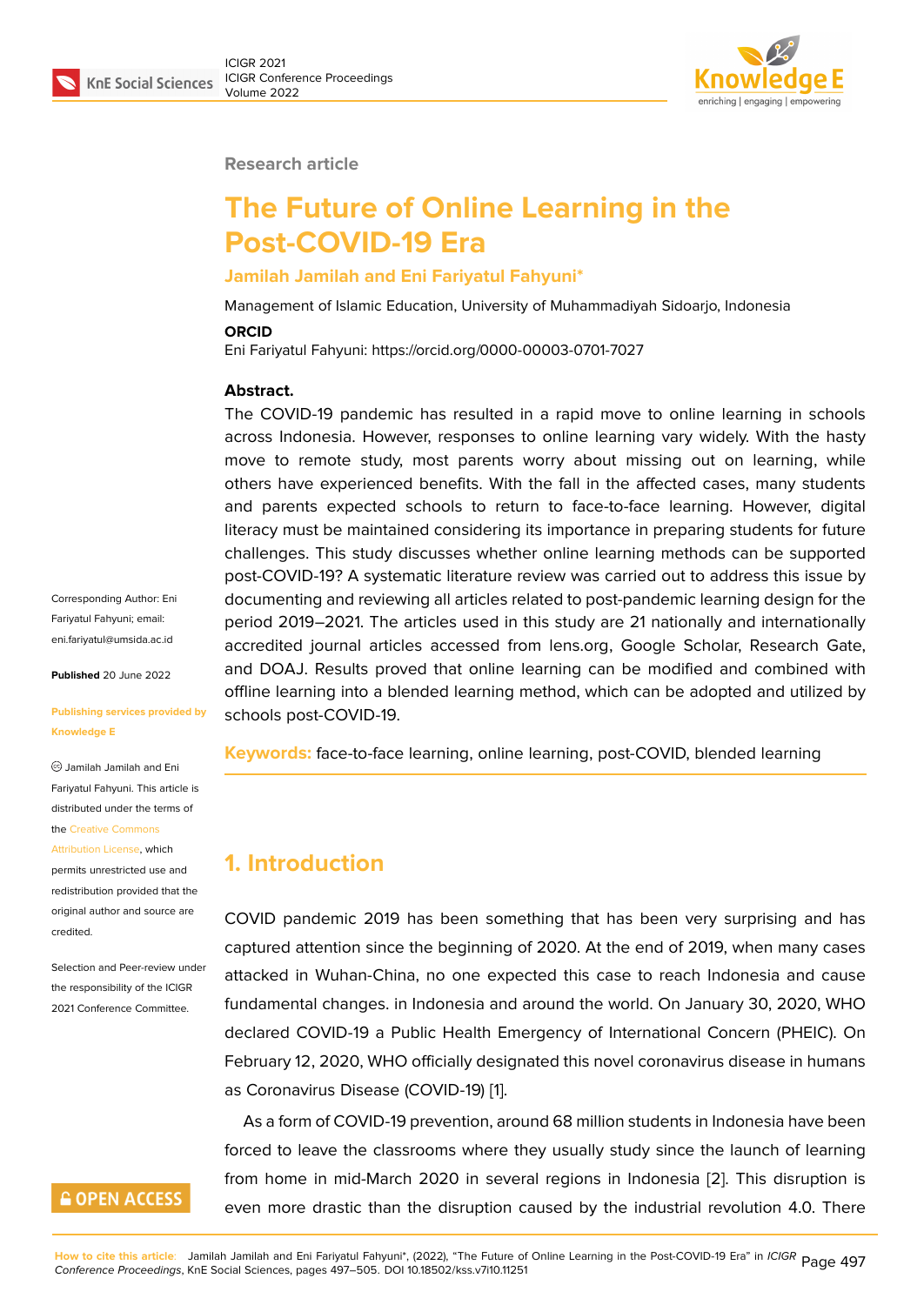have been mixed impacts on educational institutions regarding these changes, although almost all of them were negatively impacted. Educational institutions must desperately be able to implement distance learning. This significant effort occurred in schools that had never implemented distance education or did not have the resources in the form of a Learning Management System (LMS). The burden is slightly lighter for schools that are accustomed to e-learning in learning and evaluation because they do not start from scratch.

Community responses at the beginning of the implementation of online learning are very diverse. Some students feel comfortable with online learning, especially in schools and school residents (students and teachers) who already have adequate online learning support facilities. Digital literacy skills and adequate mastery of information technology from teachers also support student success and satisfaction in online learning during the pandemic. However, there are still many schools and teachers who do not have adequate resources to carry out online learning. Parents also complain about online learning because it adds to the burden on parents. Apart from paying tuition fees, parents must also devote time and energy to supervising education at home. Another negative impact of online learning is the existence of isolation in the sense that students cannot socialize well, learning motivation decreases, and it is not easy to get feedback from teachers [3].

The terms online learning, distance learning, web-based learning, virtual schools, e-learning, and distance education are often used together and interchangeably [3]. In this paper, onli[ne](#page-6-2) learning is when teachers and students are separated by time and place. Online education is a general concept for online teaching and learning with the help of technology tools and platforms. Online learning can be done synchron[ou](#page-6-2)sly or asynchronously. When implemented asynchronously, students can independently access learning materials that have been prepared by the teacher. Meanwhile, during Synchronous, students access learning media at a predetermined time, followed by feedback or communication related to the material discussed via chat or video conference [4]. A learning management system that contains materials, exercises, and assignments can support online learning. The LMS may also contain other information related to learning. However, not all types of learning can be done with online learning or using LM[S.](#page-7-0) From the weaknesses of e-learning and online learning, an innovation from face-to-face learning and web learning emerged which became known as blended learning [5]. In blended learning, students have independence in accessing learning resources at LMS but personal responses and relationships can still be done[6]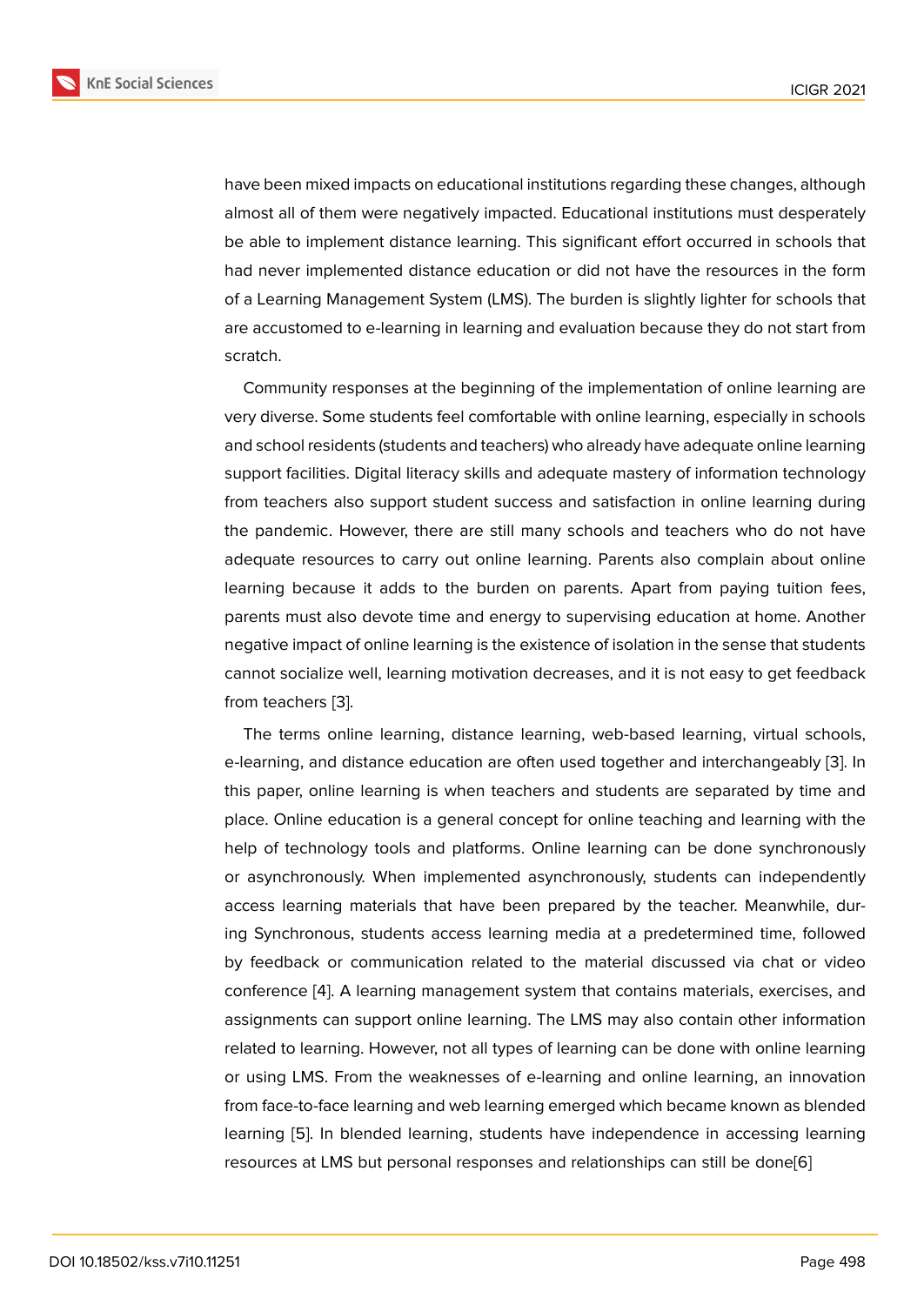Over time, students, parents, and schools have started to get used to doing distance learning during the COVID-19 pandemic. Facilities and infrastructure to support online learning have begun to be fulfilled evenly to support the implementation of online learning even better. Another positive impact obtained from online learning is the increase in mastery of digital literacy even though students and teachers previously studied it out of necessity. Many students feel comfortable studying remotely because they don't have to leave the house. Students can also learn independently and are not limited by space and time [3]. The results of research conducted by Perez-Villalobos et al. shows that given what type of learning they will choose after the pandemic ends, Indonesian students prefer to take online learning rather than face-to-face [7].

After the COVID pand[em](#page-6-2)ic began to subside, schools that were closed were reopened, and limited face-to-face learning resumed. Many parents welcome the reopening of schools for various reasons, one of which is that there are s[om](#page-7-1)e habits and skills that are difficult to teach during distance learning. With the reopening of this school, will the distance learning that has been developed so far and the sound effects that accompany it will disappear again like before the pandemic hit the world?

From the introduction, we pose the Research Question of this paper: What is the future of online learning methods in the post-COVID era?

## **2. Method**

This scientific article was prepared using the Systematic Literature Review (SLR) method. Systematic literature review is a method that identifies reviews, evaluates, and interprets all available research. In this kind of method, the researcher reviews and identifies journals in a structured manner following the steps that have been set in each process. A systematic literature review was carried out following the approach proposed by [8]. There are five steps to conducting a systematic review: formulating research questions, identifying relevant articles, assessing article quality, summarizing evidence, and interpreting findings. The purpose of a systematic literature review is to provide answ[er](#page-7-2)s to the research questions described in the introduction. To complement this study, researchers collected journal articles from Lens.org, Google Scholar, Research Gate, and DOAJ. The keywords are keywords that are specific to online learning in the post-Covid era. For material and collected in this study are journal articles with a timeline between 2019-2021 to capture the recently published literature  $-$  the methodology adopted in the systematic review.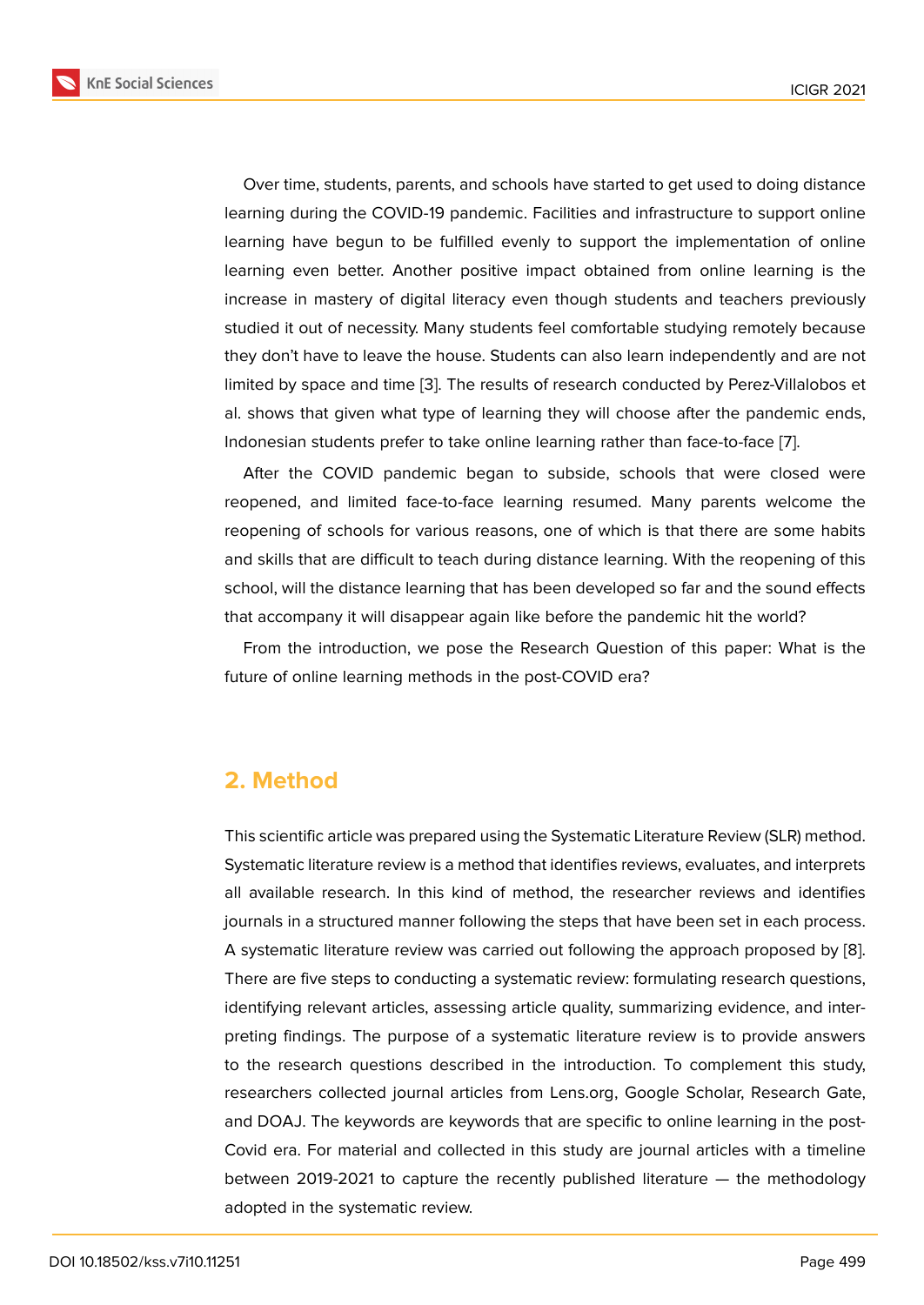There are five phases involved in collecting and analyzing articles. The first phase is identification. In this phase, the keywords used to collect articles from all databases are "Online+learning", "face-to-face learning", "Blended

learning" and "post COVID". There were 320 results found. The second stage is filtering. The 320 articles from the early stages were screened by time range, publication type, and journal type. This second stage excluded 194 papers and only 128 papers were processed. The third stage is feasibility where the abstract of the article/journal is being analyzed. From 128 papers reduced to 36 papers. The fourth stage is inclusion where the rest of the papers are recorded in a systematic format, read and omitted for irrelevant results..

Only 21 papers are left in this phase. The last stage is to create a profile table. This stage is done by examining the keywords used. The results are tabulated in table 1 and processed for further analysis and interpretation of the findings.

### **3. Findings and Discussion**

Online learning was used in universities long before the pandemic [9]. Unfortunately, online learning in schools is still rarely used, especially in primary and secondary schools. The traditional face-to-face learning method is considered more effective because it does not require computers, internet, and other supportin[g](#page-7-3) devices.

Face-to-face learning also does not require mastery of information technology by both students and teachers. However, with the pandemic and the closure of schools for face-to-face learning, online learning is starting to be implemented worldwide [10]. According to Stanford University, online learning is delivered entirely online, and there is no physical contact between students and teachers.

Online learning can be done through the internet and other digital platforms. [Cor](#page-7-4)respondence by email, internet-based, mobile learning such as cell phones, radio, television, and CD ROM are digital platforms. Digital learning management systems are also used in online learning, such as Google Classrooms, ClassDojo, CenturyTech, Edmodo, Edraak, EkStep, Moodle, Nafham, Paper Plane, and Schoology. Online livevideo platforms are also used in online learning, such as Hangouts Meet, Teams, DingTalk, Lark, Cisco Webex, Skype, and Zoom [11].

Online learning can make education significantly accessible, cheaper, and flexible [3]. Online learning can develop well in this digit[al e](#page-7-5)ra, especially during the Pandemic.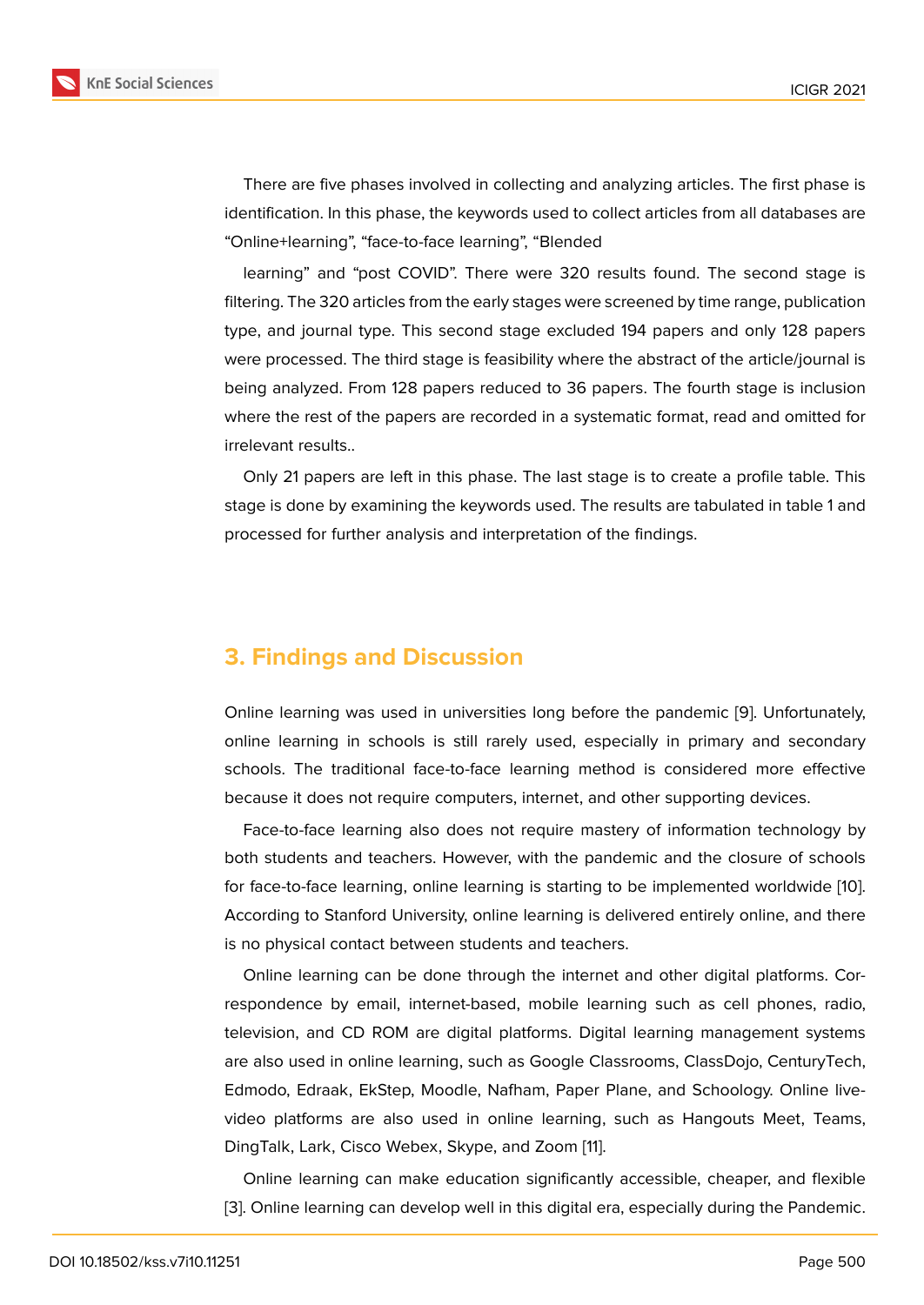21 articles that have been further processed related to the future of online learning post-pandemic are listed in Table 1

From the table above, we can see that 80% of teaching and learning processes in newspapers still recognize the effectiveness of traditional face-to-face learning [1,3,7,10,11,12,14,15,16,17,18,19,20,21,22,23,24]. Nevertheless, during the pandemic 100% online learning is used in all reviewed articles. The methods used in online learning in the articles reviewed are very diverse. There are those who use *virtual meetings* [7], *virtual classrooms* [15,23], e-learning [11,12], hybrid courses [19], mixed methods [9,14, 16] and blended learning [1 ,9,11,14,16,17,18,19,21,].

Online learning, which is the main alternative during a pandemic, needs to [be](#page-7-1) developed to respond to the times that are supported by tec[hno](#page-8-0)logy in various aspects of life. Online learning has proven to be successful in replacing traditional learning during a pandemic with preparation, refinement, and support from various parties. Another study shows that the success of online learning is supported by students' motivation and personal discipline [3] and provides opportunities for students to express expectations regarding online learning [13], [14]. From the teacher's perspective, the success of online learning comes from the preparation of teachers [17] and the improvement of skills to conduct online lear[nin](#page-6-2)g [18]. Another proponent of successful online learning is direct feedback about learning [ac](#page-7-6)h[iev](#page-7-7)ement and progress, and the necessary non-verbal communication between students and teachers [1[6\].](#page-8-1)

During the pandemic, [m](#page-8-2)any studies can be developed to support online learning in the next stage. From the evaluation of online learning in the pandemic era. The implementation of online learning in the post-C[OV](#page-8-3)ID era is supported in 76% of the articles reviewed. There are improvements that must be made, namely:

1. Availability of supporting facilities such as hardware and software, internet network and development of learning management system (LMS) [21], virtual class [23], and other supporting applications to create a pleasant online learning environment [2]. 24].

2. The engineering curriculum and learning syllabus include curriculum objectives, curriculum content, and instructional approaches that le[ad](#page-8-4) to online mo[dalit](#page-8-5)ies [20].

3. Prepare the skills of students and teachers in mastering technolog[y](#page-6-1) to support learning [7].

4. There is sufficient support from the government or stakeholders to continue [on](#page-8-6)line learning as part of 21st century skills .

Of the [a](#page-7-1)rticles that support online learning to support the implementation of online learning in the post-COVID era, there are 60% of articles stating that blended learning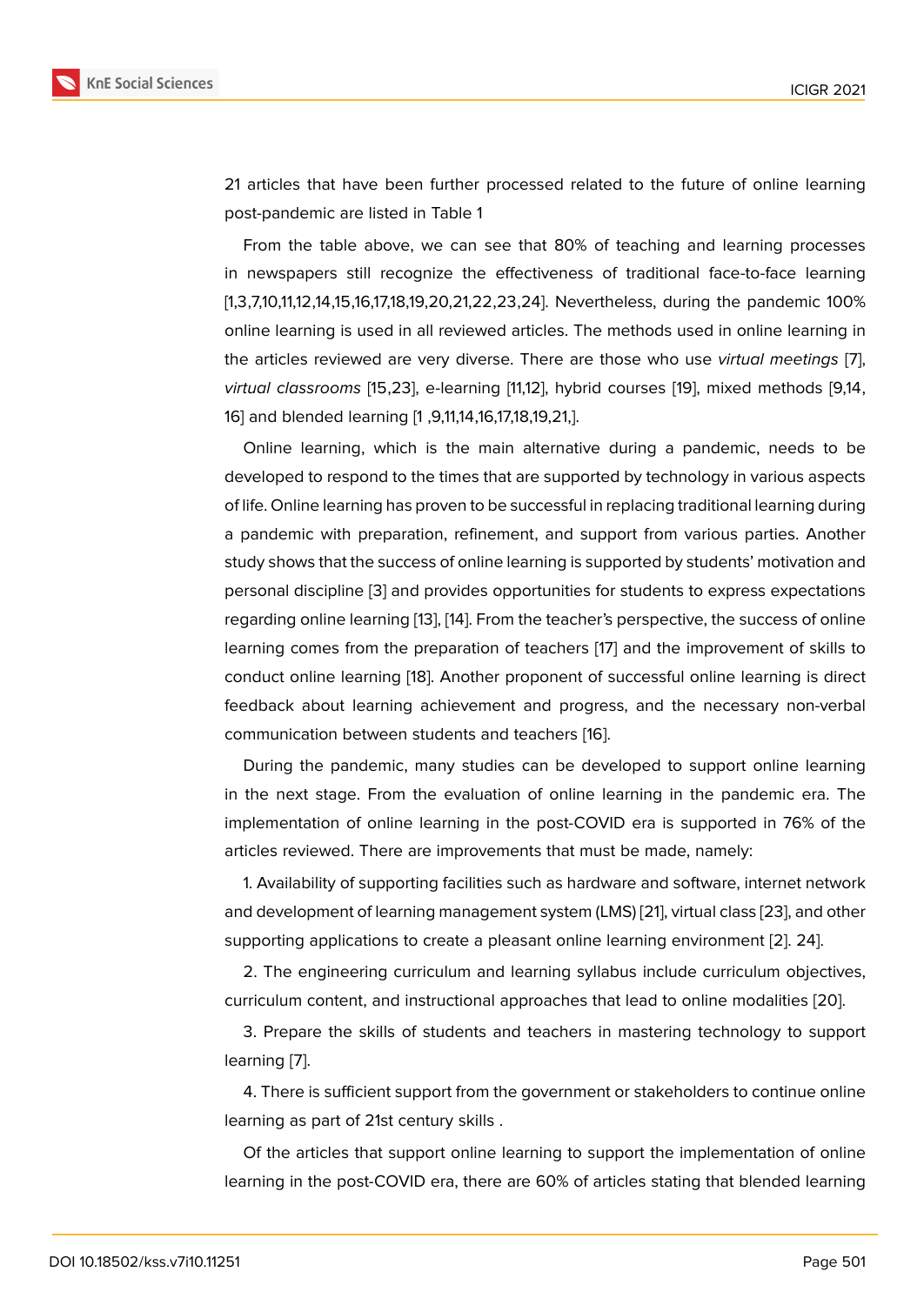Table 1: References for the Future of Online Learning in the Post-COVID Era

| Future Features of Online Learning in the Post-COVID -to-face<br>Era Face                                                                                                         | learning<br>online<br>learning | Post-<br><b>COVID</b> | mixed<br>learning |
|-----------------------------------------------------------------------------------------------------------------------------------------------------------------------------------|--------------------------------|-----------------------|-------------------|
| Pandemic Impact Corona Virus in Education [1]                                                                                                                                     |                                |                       |                   |
| Systematic Literature Review on the Effectiveness of Dis-<br>tance Learning: Problems, Opportunities, Challenges,<br>and Predictions [3]                                          |                                |                       |                   |
| Continued use of virtual meeting platforms for the.<br>classroom in the post-coronavirus era: Mediating effects<br>of technology readiness and social presence [6]                |                                |                       |                   |
| Systematic Review of the Spread of COVID and Online.<br>Education Pedagogy [8]                                                                                                    |                                |                       |                   |
| The impact of the covid-19 pandemic on students' e-.<br>learning experience in Jordan [10]                                                                                        |                                |                       |                   |
| Factors and Recommendations to Support Student<br>Enjoyment of Enjoyable Online Learning: A Mixed<br>Method Study During COVID-19 [9]                                             |                                |                       |                   |
| The Future of Mobile Learning During and After<br>the Global Pandemic (Covid-19): Colleges of Primary<br>Education as a Case [12]                                                 |                                |                       |                   |
| Peer-observation initiatives to increase student engage-<br>ment in synchronous virtual classrooms: A case study on<br>shifting COVID-19 mandates to online learning [13]         |                                |                       |                   |
| Online Education in the Post-COVID-19 Era: Students'.<br>Perceptions and Learning Experiences [14]                                                                                |                                |                       |                   |
| From Physical Classrooms to E-Learning and Online.<br>Teaching: A Case Study of Light International School,<br>Mombasa [9]                                                        |                                |                       |                   |
| Teaching Science in The New Normal: Understanding.<br>the Experience of Middle School Science Teachers [15]                                                                       |                                |                       |                   |
| Are We Ready for Post-Covid-19 Educational Practices?.<br>Investigation of What Educators Think About Online<br>Learning [16]                                                     |                                |                       |                   |
| Post-COVID-19 Adaptation; The Shift Towards Online.<br>Learning, Hybrid Course Delivery and Its Implications for<br>Bioscience Courses in Higher Education Environments<br>$[17]$ |                                |                       |                   |
| Rethinking Education in the Post-Covid-19 New Normal.<br>Era: Curriculum Study Perspective [18]                                                                                   |                                |                       |                   |
| The Face of Education and Teachers Without a Face<br>Post COVID-19 [19]                                                                                                           |                                |                       |                   |
| Online submissions and assessments during COVID-19:<br>Maintaining academic integrity [20]                                                                                        |                                |                       |                   |
| Virtual Classroom: The Future of Education Post COVID-.<br>19 [21]                                                                                                                |                                |                       |                   |
| Designing an Effective Learning Environment for Lan-.<br>guage Learning During the Covid-19 Pandemic [22]                                                                         |                                |                       |                   |
| The Covid-19 Outbreak and New Normal Teaching in.<br>Universities: Empirical Solutions from Islamic Universi-<br>ties in Indonesia [23]                                           |                                |                       |                   |
| The COVID-19 crisis and the continued use of virtual.<br>classrooms [24]                                                                                                          |                                |                       |                   |
| The emergence of the online-merge-offline learning.<br>(OMO) wave in the post-COVID-19 era: A pilot study                                                                         |                                |                       |                   |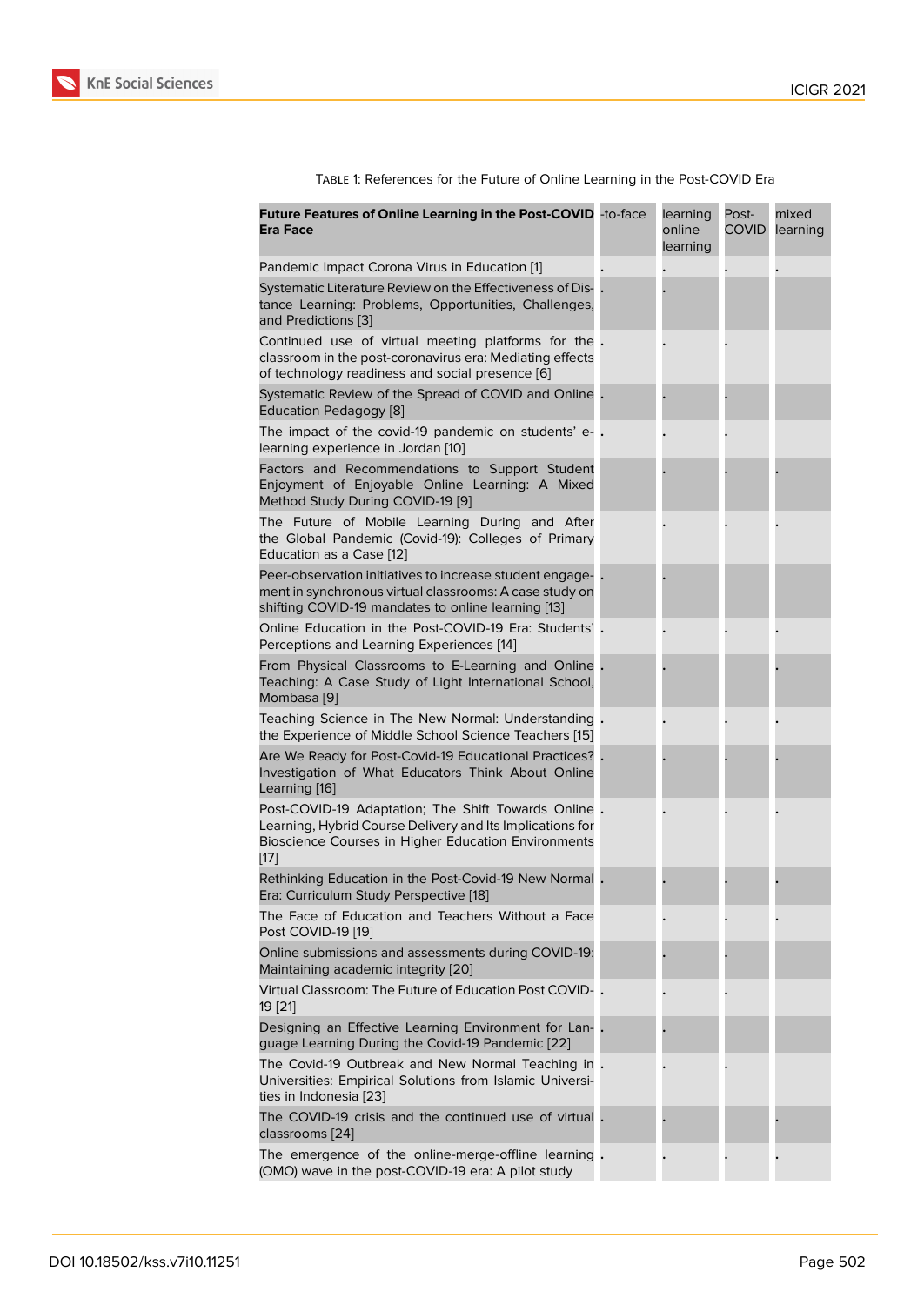is the best alternative. Although online learning has many advantages, there are certain times when a student's physical presence is required [16], [11],. Research conducted by Huang et al. demonstrated that *Online-merge-offline* (OMO) can expand learning spaces, ensure health and safety during a pandemic, and provide flexible and open learning methods and interactions.

Blended learning can be an alternative to post-Covid learning because it maintains online learning that was developed during the pandemic and involves physical presence and social interaction, which are the main characteristics of face-to-face learning [1], [11],[12], [17], [18], [19]–[21],. With blended learning, the digital skills and infrastructure that have been built during the pandemic can still be honed and utilized in the post-COVID era.

# **4. Conclusion**

Online learning that developed during the covid pandemic needs to continue to be developed in the latest learning because digital skills are 21st century abilities that students must master. Online learning can continue to be carried out in the post-COVID era, which is supported by 76% of reviewed articles.

In the post-COVID era, online learning can be modified and combined with offline learning into a blended learning method. This method can overcome the shortcomings of online learning and face-to-face learning. Blended learning also provides learning flexibility and is supported by 60% of the articles reviewed.

# **Acknowledgments**

Thank you for the suggestions and corrections from the reviewers so that this article deserves to be published.

### **References**

- [1] Onyema EM. Impact of coronavirus pandemic on education. J. Educ. Practice. 2020:108–121. https://doi.org/10.7176/jep/11-13-12
- <span id="page-6-0"></span>[2] Yarrow N, Masood E, Afkar R. Estimates of Covid-19 impacts on learning and earning in Indonesia. 2020. https://doi.org/10.1596/34378
- <span id="page-6-2"></span><span id="page-6-1"></span>[3] Kusmaryono I, Jupriyanto J, Kusumaningsih W. A systematic literature review on the effectiveness of distance learning: Problems, opportunities, challenges, and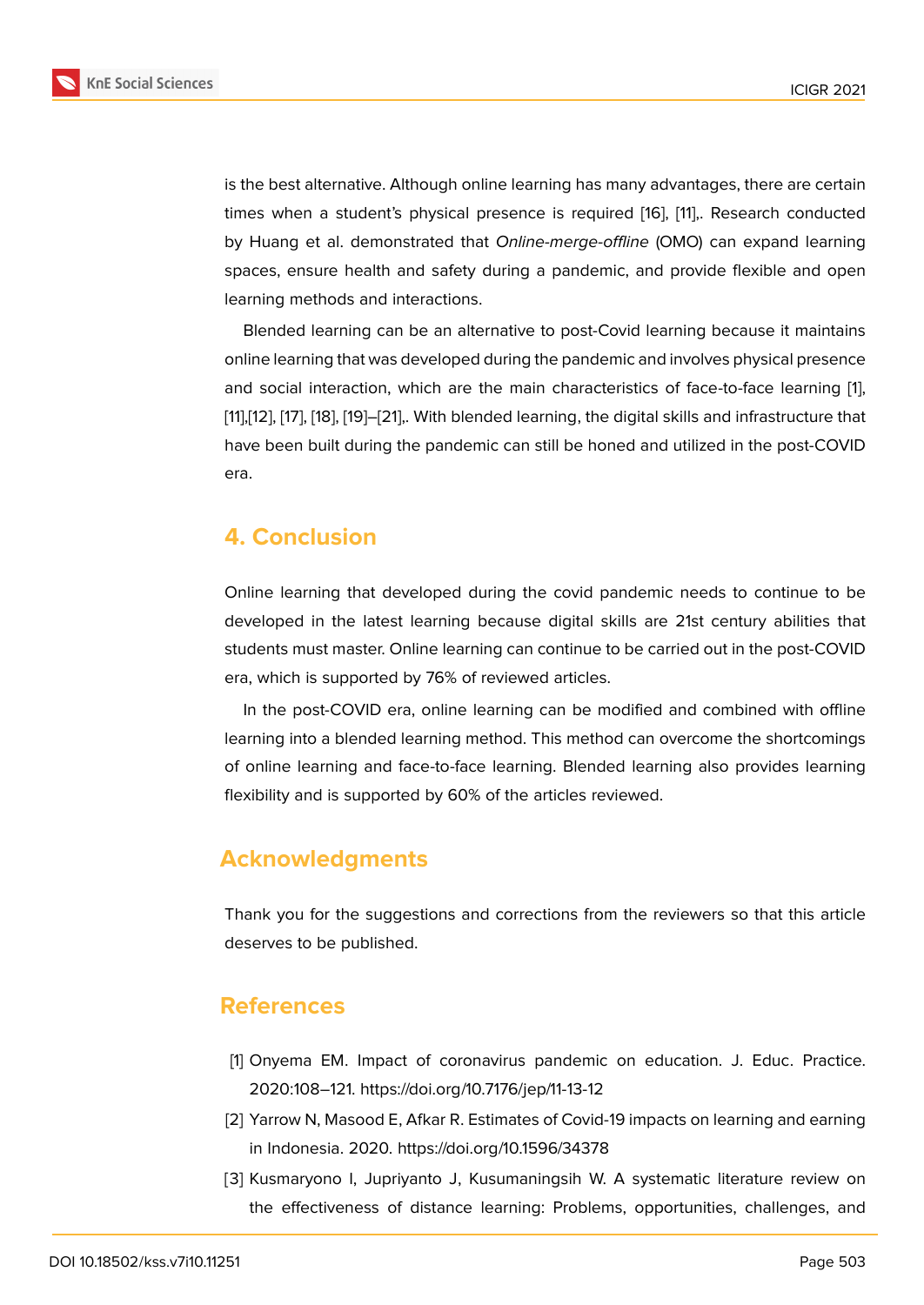

predictions. Int. J. Educ. 2021;14(1):62–69. https://doi.org/10.17509/ije.v14i1.29191

- <span id="page-7-0"></span>[4] Lowenthal PR, Snelson C, Dunlap JC. Live synchronous web meetings in asynchronous online courses: Reconceptualizing virtual office hours. Online Learn. J. 2017;21(4):177–194. https://doi.org/10.24059/olj.v21i4.1285
- [5] Yi Y, Moon RH. Sustained use of virtual meeting platforms for classes in the postcoronavirus era: The mediating effects of technology readiness and social presence. Sustain. 2021;13(15). https://doi.org/10.3390/su13158203
- [6] Khan KS, Kunz R, Kleijnen J, Antes G. Five steps to conducting a systematic review. JR Soc. Med. 2003;96(3):118–121. https://doi.org/10.1258/jrsm.96.3.118
- <span id="page-7-1"></span>[7] Aziz H, Malik S, Ahad A, Javed U. Systematic review of Covid spillover and online education pedagogy. J. Educ. Vocat. res. 2020;11(1):1–4.
- <span id="page-7-2"></span>[8] Alsoud AR, Harasis AA. The impact of the Covid-19 pandemic on student's e-learning experience in Jordan. J. Theor. App. Electrons. Commer. res. 2021;16(5):1404–1414. https://doi.org/10.3390/jtaer16050079
- <span id="page-7-3"></span>[9] Okada A, Sheehy K. Factors and recommendations to support students' enjoyment of online learning with fun: A mixed method study during Covid-19. Front. Educ. 2020;5. https://doi.org/10.3389/feduc.2020.584351
- <span id="page-7-4"></span>[10] Alanezi YH. Future of mobile learning during and after global (Covid-19) pandemic: College of basic education as case. J. Educ. Practice. 2020;11(17):1–12. https://doi.org/10.7176/jep/11-17-01
- <span id="page-7-5"></span>[11] Andrew L, Wallace R, Sambell R. A peer-observation initiative to enhance student engagement in the synchronous virtual classroom: A case study of a COVID-19 mandated move to online learning. Jurnal University Teaching and Learning Practice. 2021;18(4).13-21 https://doi.org/10.53761/1.18.4.14
- <span id="page-7-8"></span>[12] Peimani N, Kamalipour H. Online education in the post Covid-19 era: Students' perception and learning experience. Education Sciences. 2021;11(10):633-642 https://doi.org/10.3390/educsci11100633
- <span id="page-7-6"></span>[13] Masaviru M. From physical classrooms to e-learning and online teaching: A case study of light international school, Mombasa. Jurnal Education Practice. 2020;11(13):57–72. https://doi.org/10.7176/jep/11-13-07
- <span id="page-7-7"></span>[14] Arrieta GS, Dancel JC, Agbisit MJP. Teaching science in the new normal: Understanding the experiences of junior high school science teachers. Jurnal Pendidikan MIPA. 2020;21(2):1–11.
- <span id="page-7-9"></span>[15] Korkmaz G, Toraman. Are we ready for the post-Covid-19 educational practice? An investigation into what educators think as to online learning. International Jurnal Technology Education Science. 2020;4(4):293–309.